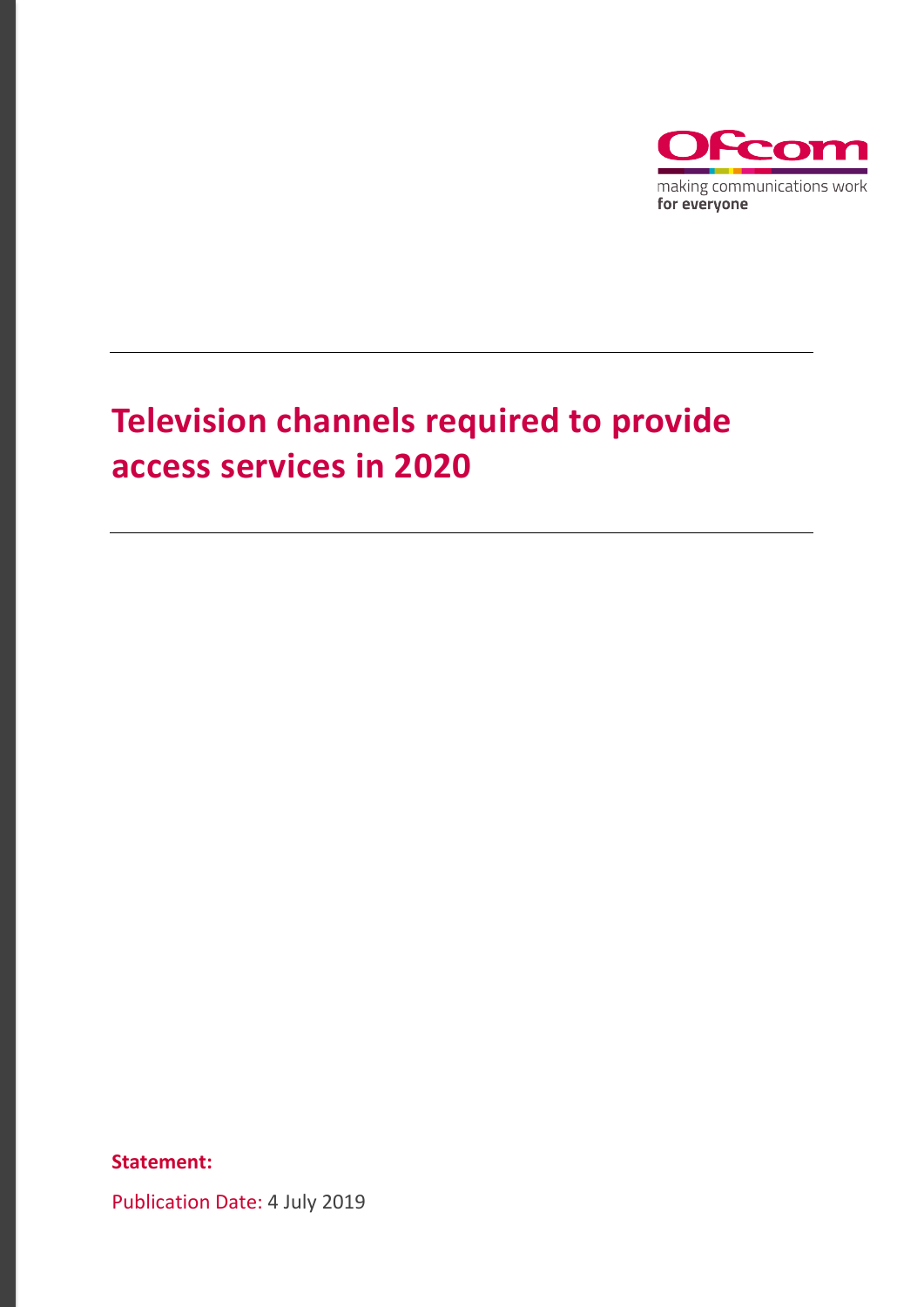### About this document

This document explains which TV channels licensed by Ofcom are required to provide access services (subtitles, signing and audio description) on a proportion of their programming in 2020.

Access services are intended to help people with sensory impairments to understand and enjoy TV programmes. The channels required to provide access services include domestic channels broadcast within the UK and some non-domestic channels broadcast within certain Member States of the European Union.

In 2020, 88 domestic channels will be required to provide access services. 19 non-domestic channels across four different member states of the European Union will be required to provide access services.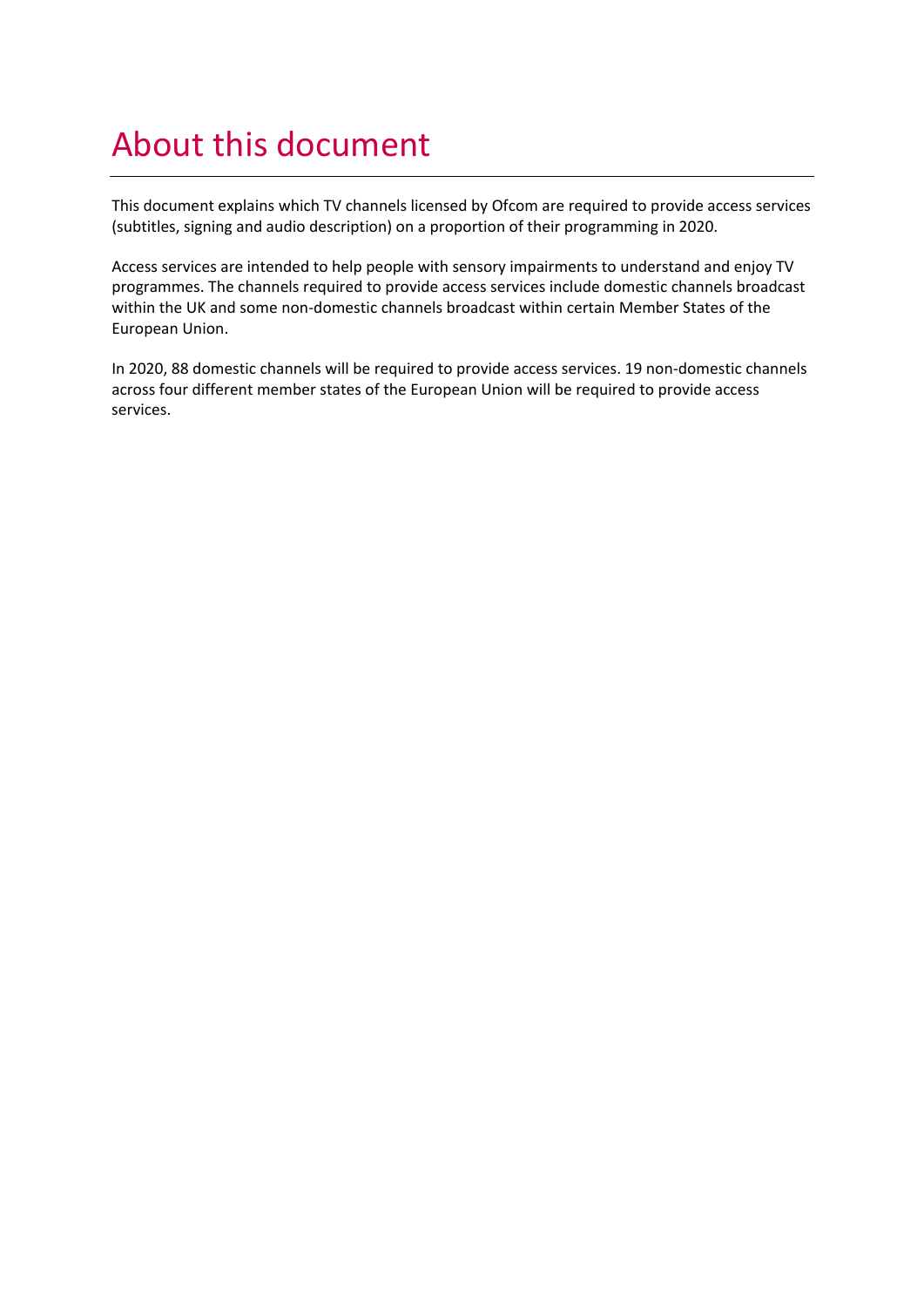### 1. Statement

**.** 

- 1.1 The Communications Act 2003 ("the Act") required Ofcom to publish a code setting out the obligations of television channels licensed in the UK to provide television access services. Following consultation, Ofcom published the Ofcom Code on Television Access Services ("the Code") in July 2004, together with an explanatory statement setting out the channels that would be required to provide such services in the following year. A copy of the current version of the Code, incorporating amendments made since the Code was first published, can be found at https://www.ofcom.org.uk/ data/assets/pdf file/0020/97040/Access[service-code-Jan-2017.pdf.](https://www.ofcom.org.uk/__data/assets/pdf_file/0020/97040/Access-service-code-Jan-2017.pdf)
- 1.2 The Code also provides for a mid-year review of the audience share and revenues of UKlicensed television channels, based on data for the previous year. The purposes of the review are to establish whether, in the next calendar year, channels should be:
	- a) required to provide television access services;
	- b) required to meet a different level of provision; or
	- c) excluded from the requirement to provide television access services.
- 1.3 The statutory targets for broadcasters are expressed as percentages of the service. They rise from a low level to the ten-year targets prescribed by the Act, that is 80% for subtitling, 5% for signing and 10% for audio description. In the case of Channel 3 (ITV and STV) and Channel 4, the relevant target for subtitling is 90% and for BBC channels (excluding BBC Parliament and BBC Scotland, which are exempted on the basis of the size of their audience) it is 100%<sup>1</sup>.
- 1.4 Ofcom has used the cost of providing access services to calculate three levels of provision that we apply to relevant channels:
	- a) Level One equates to the full current annual targets for subtitling, signing and audio description, as well as any alternative requirements;
	- b) Level Two equates to 66% of the current annual target for subtitling, as well as 100% of the targets for signing and audio description, and any alternative requirements; and
	- c) Level Three equates to 33% of the current annual target for subtitling, as well as 100% of the targets for signing and audio description and any alternative requirements.
- 1.5 For channels broadcasting within the UK ('domestic channels'), data collected from broadcasters in early 2018 was used by Ofcom to estimate the costs incurred for the provision of access services. This helps assess whether broadcasters can afford to meet their obligations, by spending no more than 1% of their relevant turnover.

<span id="page-2-0"></span><sup>&</sup>lt;sup>1</sup> Under the BBC Charter and Agreement, Ofcom has specific duties relating to access services on BBC television and on demand services.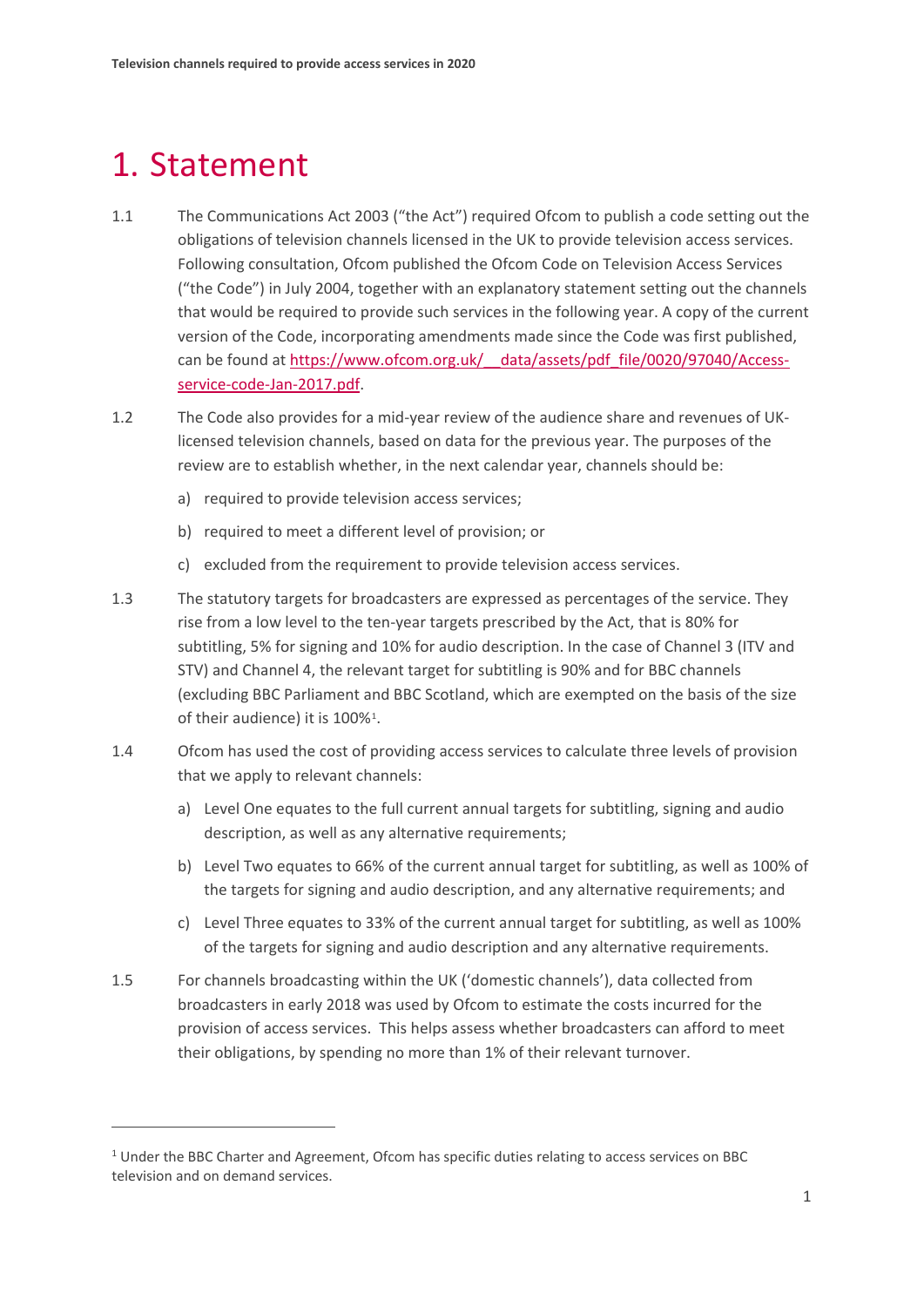1.6 For channels broadcasting in other Member States of the European Union ('non-domestic channels'), Ofcom collected data from broadcasters in early 2019. This data has been used to generate country-specific estimates of the different costs incurred for the provision of access services. Ofcom then used these estimates to determine which non-domestic channels can afford to provide access services from 2020.

### **Domestic TV Services**

 $\overline{a}$ 

- 1.7 The list of domestic channels required to provide access services in 2020 is at Annex 1. In brief:
	- a) 88 channels will be required to provide television access services in 2020<sup>2</sup>;
	- b) 83 channels will be required to provide access services at Level One during 2020 and five channels will be required to provide access services at Level Two. No channels will be required to provide access services at Level Three. Subtitling targets are now the highest required under the Code (80%) for most channels, with audio description at the maximum level of 10% for most; and
	- c) over 50 time-shifted services (e.g. ITV2 + 1) and simulcast HD services (e.g. Channel 4 HD) are also required to provide access services.
- 1.8 The statutory target for audio description is 10% from the tenth anniversary of the relevant launch date (normally the date on which a channel started broadcasting). Four broadcasters – the BBC, ITV, Channel 4 and Sky – have committed to audio describing at least 20% of their content on most of their channels (excluding sports channels in the case of Sky).
- 1.9 Finally, the statutory target for sign-interpreted programming is 5% from the tenth anniversary of the relevant date. Channels with a smaller audience share (i.e. an audience share between the audience share and signing thresholds set out in Annex 2) are excluded from the requirement to provide sign interpreted programming. Instead they are required to either:
	- a) provide a minimum amount of sign-presented programming between 7am and 11pm every month, subject to the targets shown in the first row of Table A below and to transitional arrangements as shown in Table B; or
	- b) pay a minimum annual contribution towards alternative signing arrangements approved by Ofcom as set out in Table A below and subject to transitional arrangements as shown in Table B.

<span id="page-3-0"></span><sup>&</sup>lt;sup>2</sup> Ofcom is still assessing whether a number of channels licensed by NBC Universal should be given a requirement to provide access services in 2020. This statement will be updated when the assessment has been completed.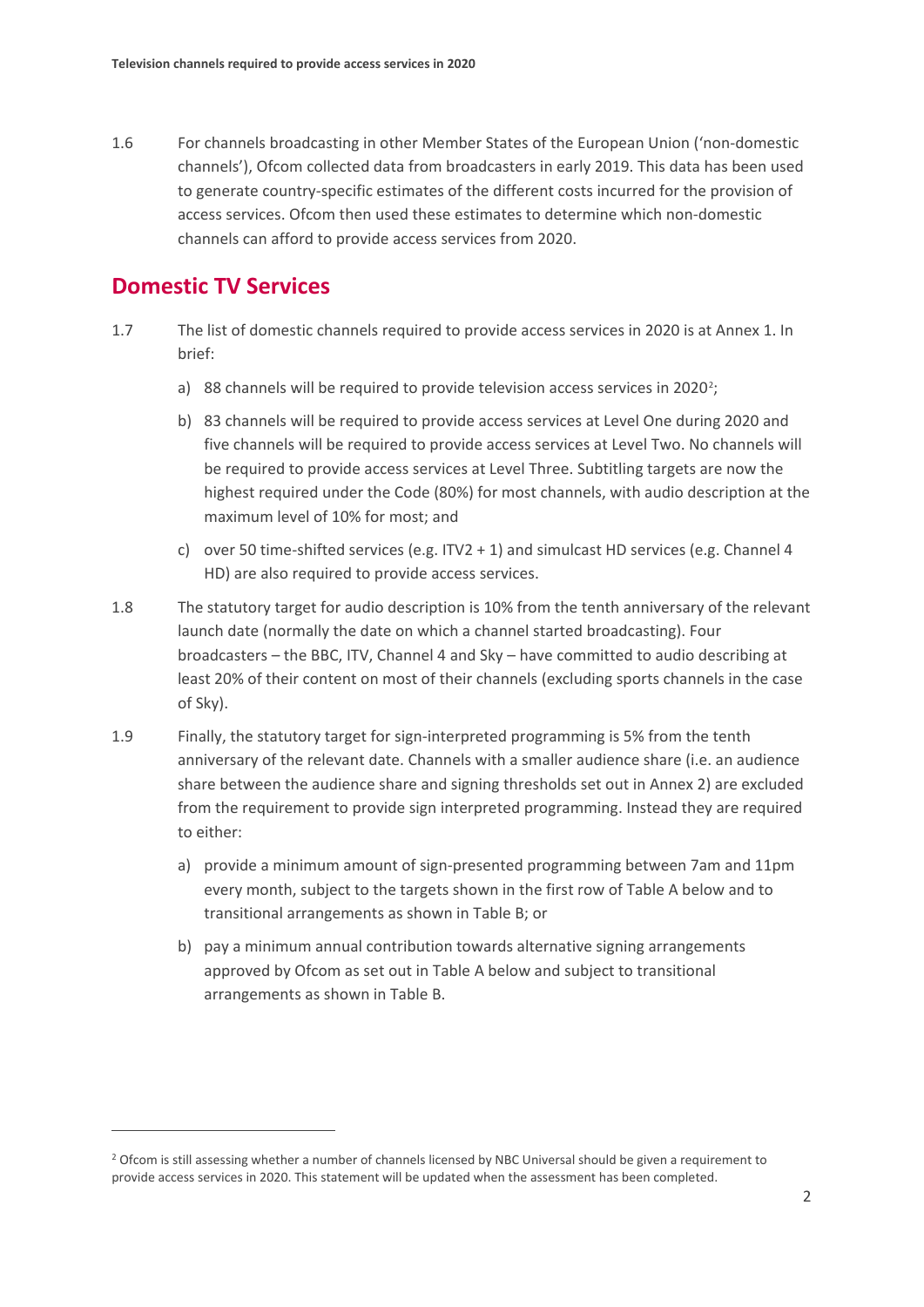|                                        | Signing obligations for channels with smaller audience shares<br>(These channels should show at least the amount of sign-presented<br>content set out below unless Ofcom has approved alternative<br>arrangements) |                                                                                        |  |
|----------------------------------------|--------------------------------------------------------------------------------------------------------------------------------------------------------------------------------------------------------------------|----------------------------------------------------------------------------------------|--|
| <b>Anniversary of</b><br>relevant date | <b>Sign-presented content</b><br>(monthly)                                                                                                                                                                         | <b>Minimum annual contribution</b><br>towards alternative<br>arrangements <sup>3</sup> |  |
| <b>First</b>                           | 30 minutes                                                                                                                                                                                                         | £25,971                                                                                |  |
| <b>Second</b>                          | 30 minutes                                                                                                                                                                                                         | £25,971                                                                                |  |
| <b>Third</b>                           | 30 minutes                                                                                                                                                                                                         | £25,971                                                                                |  |
| <b>Fourth</b>                          | 30 minutes                                                                                                                                                                                                         | £25,971                                                                                |  |
| <b>Fifth</b>                           | 45 minutes                                                                                                                                                                                                         | £39,010                                                                                |  |
| <b>Sixth</b>                           | 45 minutes                                                                                                                                                                                                         | £39,010                                                                                |  |
| <b>Seventh</b>                         | 60 minutes                                                                                                                                                                                                         | £52,048                                                                                |  |
| <b>Eighth</b>                          | 60 minutes                                                                                                                                                                                                         | £52,048                                                                                |  |
| <b>Ninth</b>                           | 60 minutes                                                                                                                                                                                                         | £52,048                                                                                |  |
| <b>Tenth</b>                           | 75 minutes                                                                                                                                                                                                         | £65,086                                                                                |  |

#### **Table A: Signing obligations for channels with smaller audience shares**

 $\overline{a}$ 

<span id="page-4-0"></span><sup>&</sup>lt;sup>3</sup> Ofcom has adjusted these figures to reflect the Consumer Price Index in 2018 being recorded at 2.5% [\(https://www.ons.gov.uk/economy/inflationandpriceindices/timeseries/d7g7\)](https://www.ons.gov.uk/economy/inflationandpriceindices/timeseries/d7g7). We will again review and, if necessary, update the minimum contribution levels when we publish the annual list of channels required to provide television access services in 2021.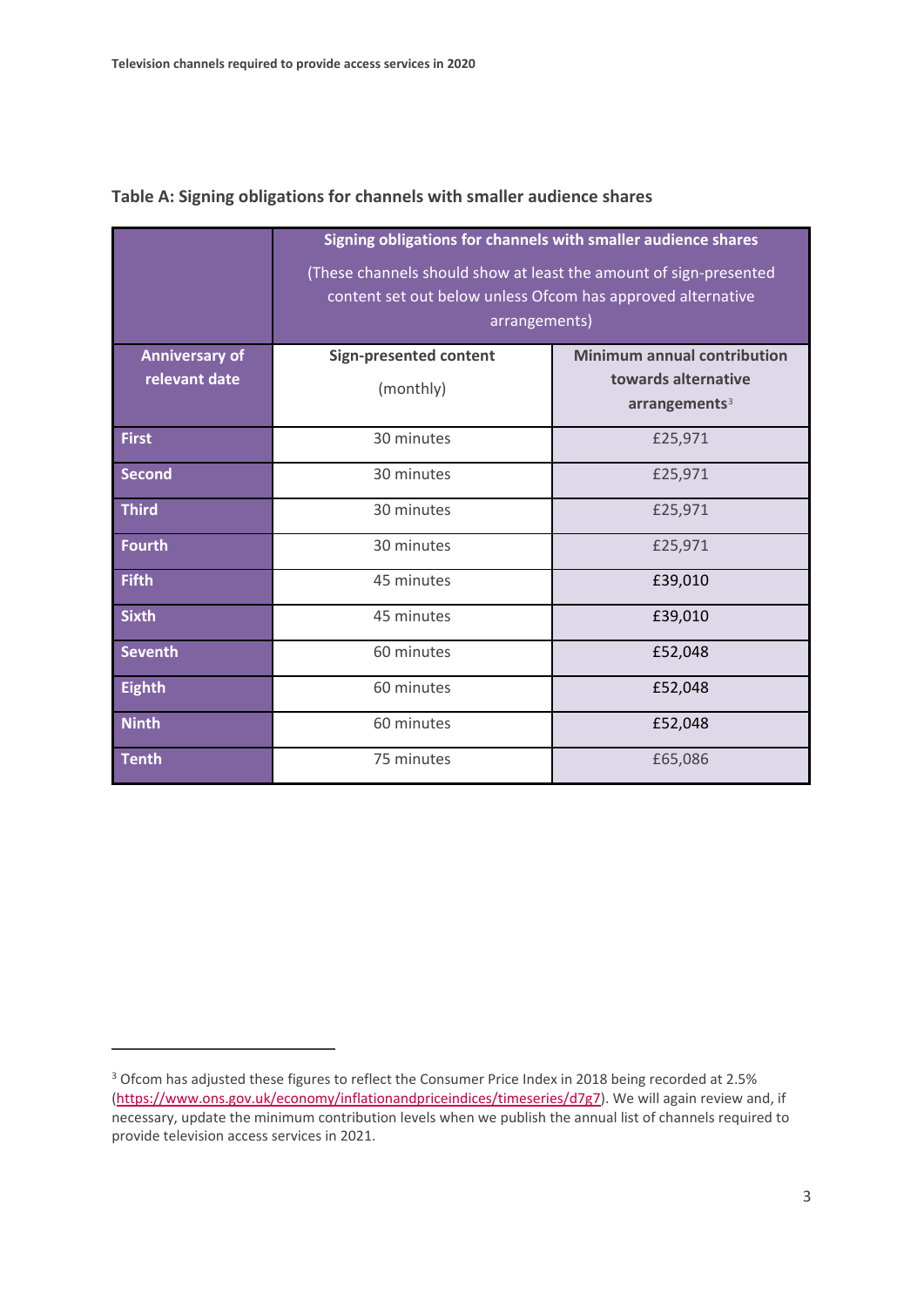#### **Table B: Transitional arrangements**

(for relevant channels that reached the fourth (or later) anniversary of their relevant date by 1 January 2016)

| Year                   | 2016    | 2017    | 2018    | 2019    | 2020 <sup>4</sup> | 2021    | 2022    |
|------------------------|---------|---------|---------|---------|-------------------|---------|---------|
|                        |         |         |         |         |                   |         |         |
| <b>Minimum monthly</b> | 30      | 35      | 45      | 50      | 60                | 65      | 75      |
| sign-presentation      | minutes | minutes | minutes | minutes | minutes           | minutes | minutes |
| obligations            |         |         |         |         |                   |         |         |
| <b>Minimum annual</b>  | £24,500 | £28,600 | £37,058 | £42,298 | £52,048           | £56,393 | £65,086 |
| contributions to       |         |         |         |         |                   |         |         |
| alternative            |         |         |         |         |                   |         |         |
| arrangements           |         |         |         |         |                   |         |         |

### **Non-domestic TV Services**

- 1.10 The list of non-domestic channels required to provide access services in 2019 is at Annex 2. In brief:
	- a) There is a significant decrease in the number of non-domestic channels required to provide access services in 2020 compared to 2019. This is due to the fact that all but one of the channels are now licensed outside the United Kingdom.
	- b) 19 non-domestic channels will be required to provide television access services in 2020. The channels required to provide access services in 2020 are broadcast in four Member States of the European Union;
	- c) 18 non-domestic channels will be required to provide access services at Level One and one channel will provide access services at Level Two. No channels will provide access services at Level Three; and
	- d) Ofcom assessed whether any channels outside the European Union to which the Audio Visual Media Services Directive[5](#page-5-1) applies should be given a requirement to provide access services in 2020. No such channels have been given a requirement as none met the audience share and affordability criteria.

**.** 

<span id="page-5-0"></span> $4$  Ibid.

<span id="page-5-1"></span><sup>5</sup> <https://eur-lex.europa.eu/legal-content/EN/ALL/?uri=CELEX:32010L0013>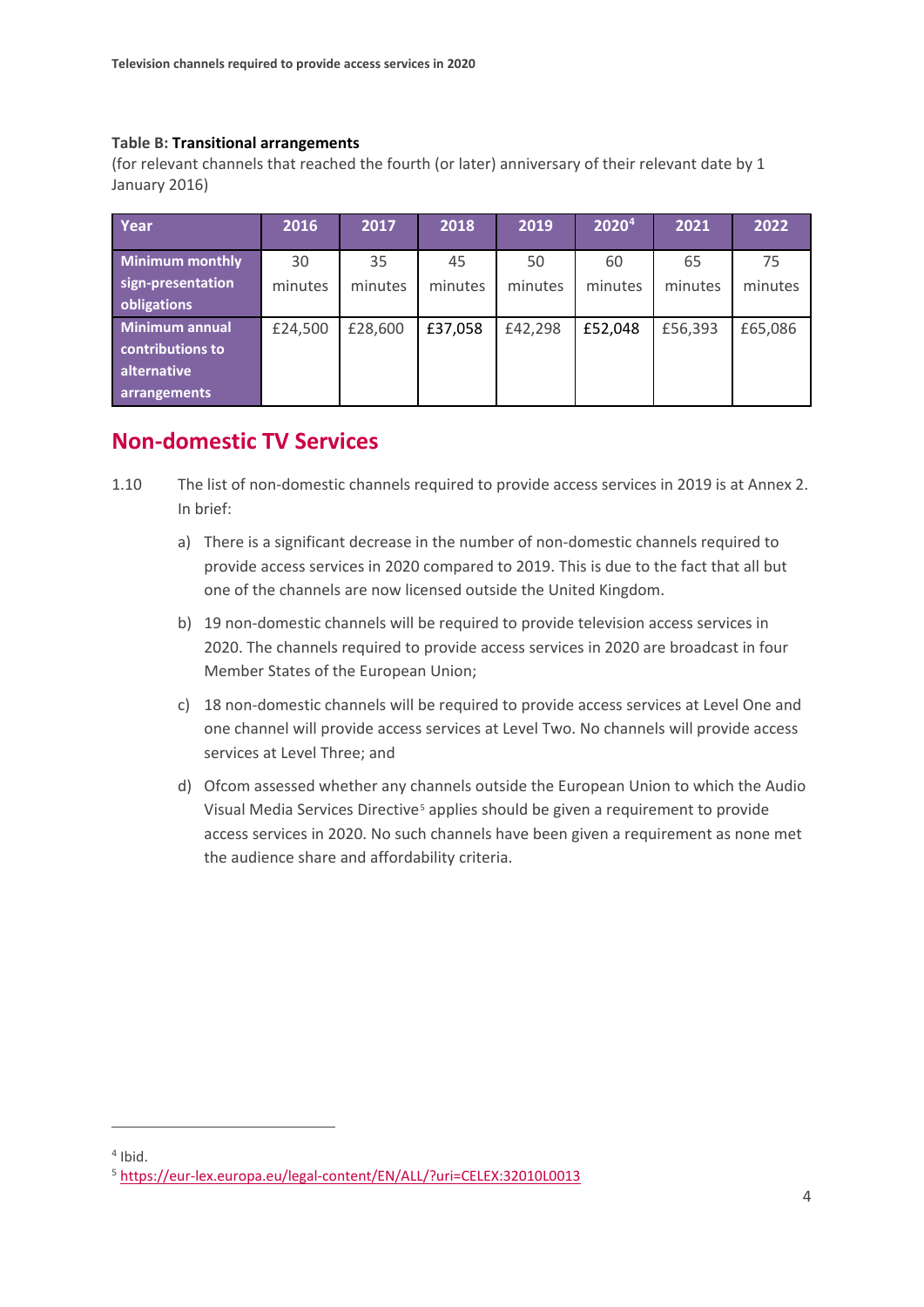## A1. Domestic channels required to provide access services in 2020

| Level One (full requirements) (83 channels as compared with 81 in 2019) |                             |                                |  |
|-------------------------------------------------------------------------|-----------------------------|--------------------------------|--|
| <b>BBC One</b>                                                          | <b>MTV Music</b>            | Sky Arts                       |  |
| <b>BBC Two</b>                                                          | <b>Comedy Central</b>       | Challenge                      |  |
| <b>BBC Four</b>                                                         | <b>Comedy Central Extra</b> | Dave                           |  |
| <b>BBC News</b>                                                         | Sky Atlantic                | W                              |  |
| <b>CBBC</b>                                                             | <b>Sky News</b>             | Yesterday                      |  |
| <b>CBeebies</b>                                                         | Sky One                     | Alibi                          |  |
| ITV (incl. STV services)                                                | Sky Two                     | Good Food                      |  |
| ITV2                                                                    | Pick                        | Home                           |  |
| ITV3                                                                    | Sky Sports Main Event       | Gold                           |  |
| ITV4                                                                    | Sky Sports Premier League   | Really                         |  |
| <b>ITVBe</b>                                                            | Sky Sports Football         | Drama                          |  |
| <b>CITV</b>                                                             | <b>Sky Sports Cricket</b>   | Disney Channel                 |  |
| Channel 4                                                               | Sky Sports Golf             | Disney Junior                  |  |
| 4seven                                                                  | <b>Sky Sports Action</b>    | Disney XD                      |  |
| E4                                                                      | <b>Sky Sports Mix</b>       | BT Sport 1                     |  |
| More 4                                                                  | Sky Sports Arena            | BT Sport 2                     |  |
| Film 4                                                                  | Sky Sports F1               | BT Sport 3                     |  |
| 4Music                                                                  | <b>Sky Sports News</b>      | Universal                      |  |
| Channel 5                                                               | Sky Cinema Premiere         | Discovery                      |  |
| 5Star                                                                   | Sky Cinema Comedy           | Quest                          |  |
| 5USA                                                                    | Sky Cinema Action           | <b>Quest Red</b>               |  |
| 5Select                                                                 | Sky Cinema Family           | <b>Investigation Discovery</b> |  |
| 5Spike                                                                  | Sky Cinema Sci Fi & Horror  | <b>Animal Planet</b>           |  |
| Nickelodeon                                                             | Sky Cinema Greats           | <b>TLC</b>                     |  |
| Nicktoons                                                               | Sky Cinema Drama & Romance  | Fox                            |  |
| Nick Jr.                                                                | Sky Cinema Hits             |                                |  |
| Nick Jr Too                                                             | Sky Cinema Thriller         |                                |  |
| <b>Paramount Network</b>                                                | Sky Cinema Disney           |                                |  |
| <b>MTV</b>                                                              | <b>Sky Witness</b>          |                                |  |

| Level Two (full requirements for signing and audio description; 66% of subtitling) (Five |                     |                  |  |
|------------------------------------------------------------------------------------------|---------------------|------------------|--|
| channels as compared with four in 2019)                                                  |                     |                  |  |
| <b>Boomerang</b>                                                                         | Cartoon Network     | S <sub>4</sub> C |  |
| <b>CBS Reality</b>                                                                       | National Geographic |                  |  |

| Level Three (full requirements for signing and audio description; 33% of subtitling) (Zero |  |  |  |
|--------------------------------------------------------------------------------------------|--|--|--|
| channels as compared with one in 2019)                                                     |  |  |  |
|                                                                                            |  |  |  |